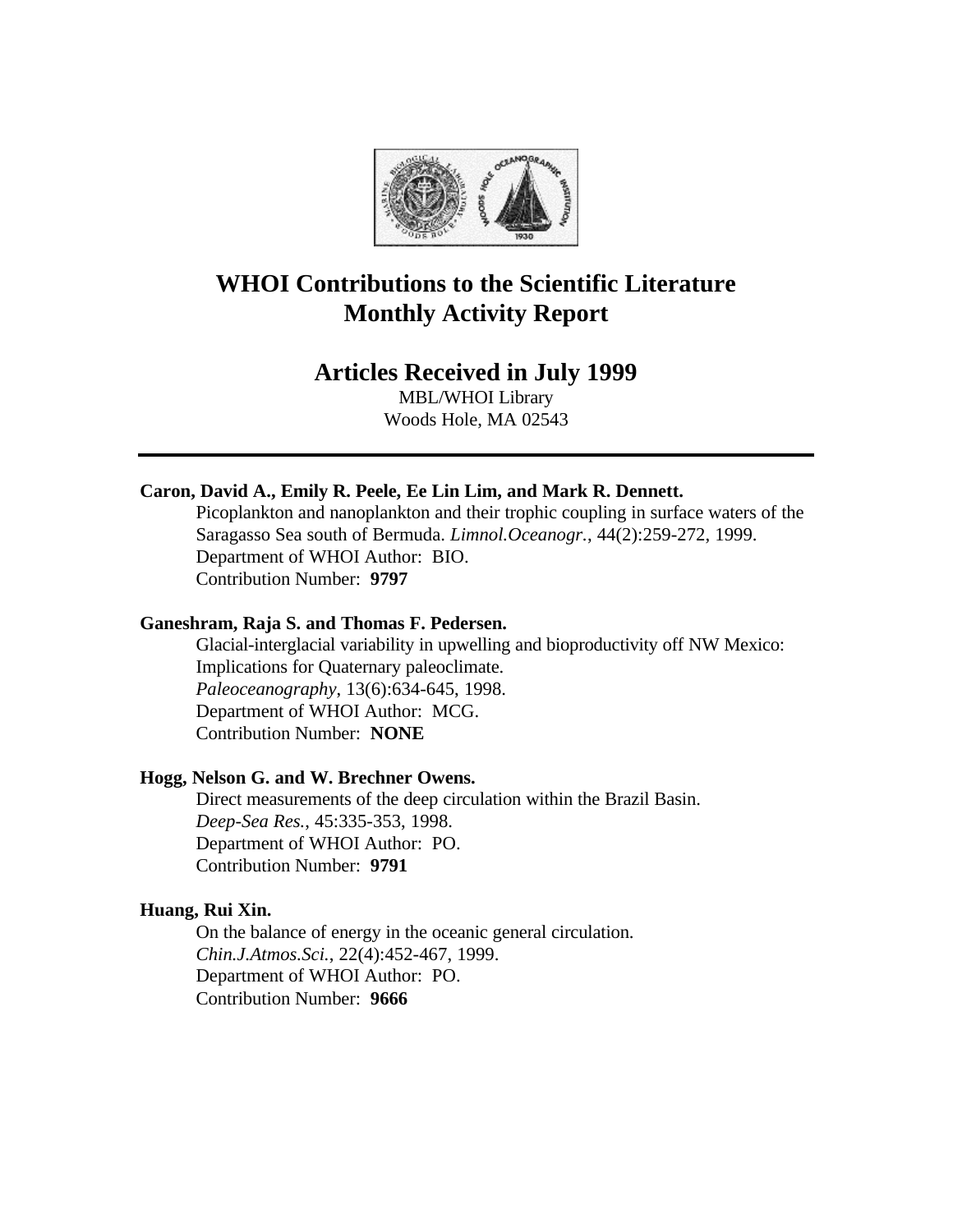#### **Joyce, Terrence M., Robert S. Pickart, and Robert C. Millard.**

Long-term hydrographic changes at 52 and 66ºW in the North Atlantic subtropical gyre and & Caribbean. *Deep-Sea Res.II*, 6:245-278, 1998. Department of WHOI Author: PO. Contribution Number: **9635**

## **McGillicuddy, D. J., Jr., R. Johnson, D. A. Siegel, A. F. Michaels, N. R. Bates, and A. H. Knap.**

Mesoscale variations of biogeochemical properties in the Sargasso Sea. *J.Geophys.Res.-Oceans*, 104(C6):13381-13394, 1999. Department of WHOI Author: AOPE. Contribution Number: **9792**

#### **Norris, Richard D.**

Planktonic foraminifer biostratigraphy: Eastern Equatorial Atlantic. *Proc. Ocean Drill.Prog., Sci.Res.*, 159:445-479, 1998. Department of WHOI Author: GEOL. Contribution Number: **NONE**

#### **Park, Young-Gyu and J. A. Whitehead.**

Rotating convection driven by differential bottom heating. *J.Phys.Oceanogr.*, 29:1208-1220, 1999. Department of WHOI Author: PO. Contribution Number: **9458**

# **Richardson, Philip L. and David Fratantoni.**

SOFAR float trajectories in the deep western boundary current of the tropical Atlantic, 1989-1992. *Deep-Sea Res.II*, 46:305-333, 1999. Department of WHOI Author: PO. Contribution Number: **9570**

#### **Siegel, David A., Dennis J. McGillicuddy, Jr., and Erik A. Fields.**

Mesoscale eddies, satellite altimetry, and new production in the Sargasso Sea. *J.Geophys.Res.*, 104(C6):13359-13379, 1999. Department of WHOI Author: AOPE. Contribution Number: **NONE**

#### **Spall, Michael A.**

A simple model of the large scale circulation of Mediterranean Water and Labrador Sea Water. *Deep-Sea Res.II*, 45:181-204, 1999. Department of WHOI Author: PO. Contribution Number: **9568**